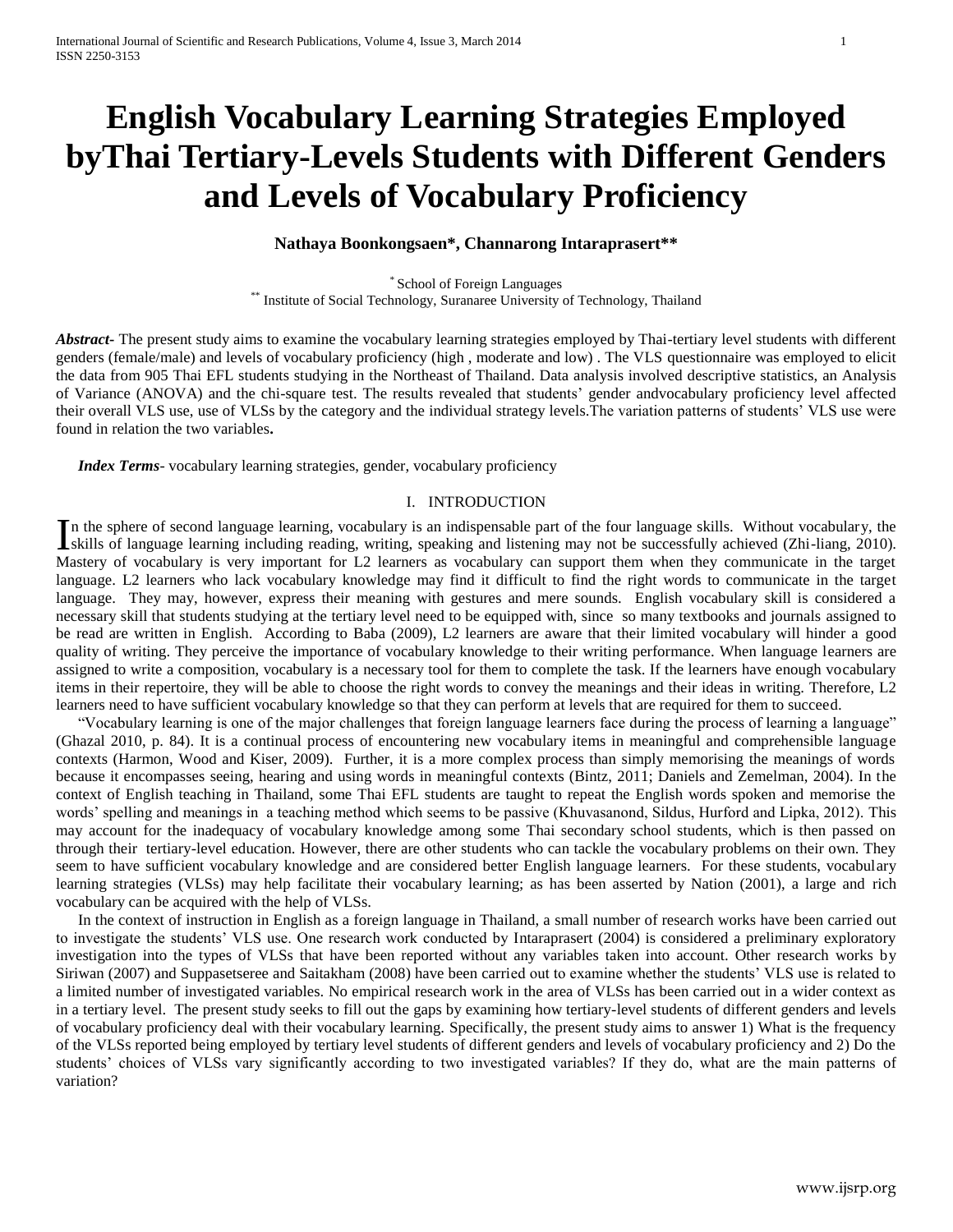#### II. RESEARCH ELABORATION

## *A. Terms Used in the Study*

#### **-**Vocabulary Learning Strategies (VLSs)

The term "vocabulary learning strategies" refers to any set of techniques including actions or mental processes that Thai students studying at the tertiary level report employing in order to facilitate their vocabulary learning with the purpose of enhancing their vocabulary knowledge.

#### -Tertiary-Level Students

The term "tertiary-level students" refers to undergraduate students who have been studying in a regular programme provided by the four types of institutions which are the institutions offering formal education mainly for the tertiary level. They are public/autonomous public university, private college/ university, Rajabhat University and Rajamangala University of Technology.

#### -Students" Vocabulary Proficiency

The term "students" vocabulary proficiency" refers to the students" vocabulary proficiency test scores which were rated as high, medium and low proficiency. The students" test scores were obtained through the researcher-constructed vocabulary proficiency test.

## *B. Participants*

As the population under this study was the students studying in the four different types of institutions (33 institutions) offering education for the tertiary level in the Northeast of Thailand, a stratified random sampling was employed to ensure that students studying in different types of institution would not be excluded. A total of 905 students from 11 out of 33 institutions participated in the study. The distributions of students within gender were 261 female and 644 male students. In regard to the levels of students' vocabulary, the 'Third Technique'suggested by Madsen (1983) was employed to classify the students into high, moderate and low vocabulary proficiency levelsbased on the scored obtain through the vocabulary proficiency test. In this technique, the students" test scores were divided into three equal groups, the top scoring third, the middle scoring third and the bottom scoring third. Thus the proportion of the participants with high, moderate and low proficiency was well balanced as 302, 295,308 students, respectively.

#### *C. Instrument*

In the present study 2 research instruments were employed; the VLS questionnaire and the vocabulary proficiency test. In the questionnaire, a 4 point rating scale in which "never" was scored as 1, "sometimes" was scored as 2, "often " was scored as 3 and "always or almost always" was scored as 4, was employed to collect the data. The main VLS items were modified from Intaraprasert (2004) and Siriwan (2007). A few VLS items were modified from Schmitt (1997), Pemberton (2003) and Wink & Adulh (2007). 40 strategies altogether were singled out from the VLSs proposed by the scholars mentioned above. Some were adopted without modification (16 items), while the others were adapted (24 items). Alpha Coefficient  $(\alpha)$  was used to estimate the internal consistency of the questionnaire. The reliability estimate based on 905 students of the whole set of VLS items was .94. Reliability was also estimated for VLS items in each of three analytic categories; DMV, EKV and RKV. Based on 905 students, these reliability measures were .81,.88 and .86. Therefore, the reliability estimate of the whole set of VLS items as well as the items in each of the categories was considerably higher than the acceptable reliability coefficient of .70, which is the rule of thumb for research purpose (Fraenkel and Wallen, 2000).

With regard to the vocabulary proficiency test (VPT), Thornbury (2007) has suggested that to construct any vocabulary test, the various aspects of word knowledge must be involved. The VPT was designed to assess students' vocabulary knowledge in as many aspects as possible, for examples, word association, synonym, antonym, polyseme, vocabulary in contexts of sentences, paragraphs, and entire passages. In the VPT, a variety of test formats was designed to assess the students" vocabulary proficiency level, i.e., multiple-choice, matching the right meaning, finishing the sentence, word substitution, multiple-choice paraphrasing and gap-filling. In selecting the acceptable test items of the VPT, the content validity, test reliability, level of difficulty and the power of discrimination of the test items were taken into consideration. In terms of the content validity, the VPT was accepted by 5 experts in the field of English language teaching as appropriate to be used to assess the students" vocabulary proficiency level in terms of the test formats and test tasks.

In order to check the test reliability, level of difficulty and the power of discrimination of the test items, the draft of VPT containing 77 items were administered to 180 students whose characteristics were similar to those who subsequently participated in the main stage. Split-half method was employed to estimate the test reliability of the VPT. The result of the split-half procedure was 0.78 which was above the acceptable criterion of 0.7 for test reliability as suggested by Fraenkel and Wallen (2000). In relation to the level of difficulty and the power of discrimination of the test items, the "Third Technique" as mentioned earlier was employed to measure the item difficulty and the power of discrimination of the test items in the VPT. Only the test items which met the criterion value of 0.20-1.00 for the level of difficulty and 0.20-0.80 for power of discrimination as suggested by Garrett (1996, cited in Castillo, 1990) were accepted to be used as final test items in the VPT. 66 out of 77 test items were acceptable; however, 60 items were needed to be used in the test the students' vocabulary proficiency.

#### *E. Procedure*

The VLS questionnaire, as well as the VPT was administered to 905 participants from 11 educational institutions. The VPT was administered first, followed by the VLS questionnaire.

## *F. Analysis*

Data obtained through the VLS questionnaire were analysed at three different levels: 1) overall VLS use; 2) use of overall VLSs by the three main categories, including the Discovery of Meaning or Other Aspects of Vocabulary Items (DMV), the Retention of the Knowledge of Newly-Learned Vocabulary Items (RKV) and the Expansion of Knowledge of Vocabulary (EKV); and 3) use of 40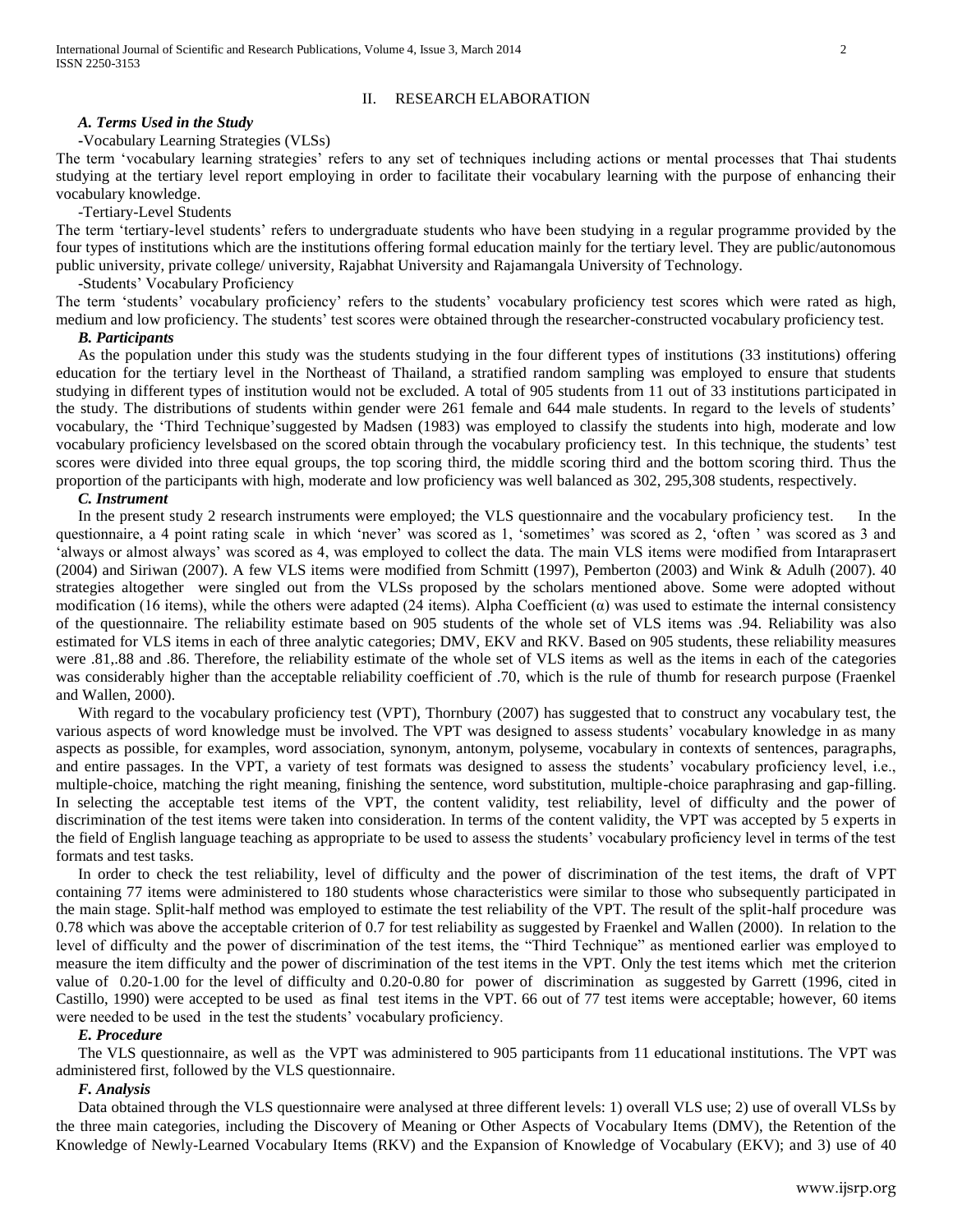individual VLSs. Descriptive statistics (mean and its S.D.) was employed to describe the students" VLS use for two levels; overall VLS use and use of overall VLSs by the category level. An analysis of variance (ANOVA) was performed to assess the overall mean frequency score of the strategy used in relation to 1) gender and 2) vocabulary proficiency. If there was a situation in which the researcher obtained significant differences among the variables with more than two levels, like levels of vocabulary proficiency, then the post hoc Scheffe's test was performed to pinpoint which pair was significantly different. The chi-square testwas performed to examine the significant variation patterns in students" reported VLS use at the individual VLS level by gendersandlevels of vocabulary proficiency. For the chi-square test facilitated by SPSS program, the responses of 1 and 2 ('Never' and 'Sometimes') were consolidated into "low strategy use" category, while the responses of 3 and 4 ("Often" and "Always" or "Almost always") were consolidated into "high strategy use" category.

## III. FINDINGS

Findings are presented according to the three different levels of data analysis; the overall VLS use, use of VLSs by the three main categories and use of individual VLS use. Each of the three levels is presented in according to students" gender and level of vocabulary proficiency, respectively.

## *3.1 Variation in the Students' Reported Overall VLS Use*

| Variable                     |          | Number | Mean | S.D. | Sig. Level | <b>Variation Pattern</b> |  |
|------------------------------|----------|--------|------|------|------------|--------------------------|--|
| 1.Gender                     | Female   | 644    | 2.29 | .40  | P < 0.01   | Female > male            |  |
|                              | Male     | 261    | 2.17 | .44  |            |                          |  |
| 2. Vocabulary<br>Proficiency | High     | 302    | 2.44 | .39  |            | High>Moderate, High>Low  |  |
|                              | Moderate | 295    | 2.20 | .38  | P < .001   |                          |  |
|                              | Low      | 308    | 2.13 | .40  |            |                          |  |

Table 1. Summary of the Students" Reported Overall Reported VLS Use

As indicated in Table 1, the frequency of students' overall VLS use varied significantly according to gender. The mean frequency scores of female and male students were 2.29 and 2.17, respectively. That is, the female students reported employing VLSs significantly more frequently than their male counterparts in overall VLS use. In respect of the vocabulary proficiency level, the ANOVA results reveal that the frequency of students" overall VLS use varied significantly according to this variable. The results of post hoc Scheffe"s test reveal that students with high vocabulary proficiency employed VLSs significantly more frequently than those with moderate and low proficiency levels with the mean frequency scores of 2.44, 2.20 and 2.13, respectively. However, no significant differences in the use of VLSs were found between those whose vocabulary proficiency levels were moderate and low.

## *3.2 Variation in the Students' Reported Use of VLSs by the Three Categories*

Table 2. Variation in the Students" Reported use of VLSs by the DMV, RKV and EKV Categories according to Gender

| <b>Strategy Category</b> | Female(n=644) |      | Male $(n=261)$ |      | Sig. Level | <b>Variation Pattern</b>    |
|--------------------------|---------------|------|----------------|------|------------|-----------------------------|
|                          |               | S.D. |                | S.D. |            | <b>Pattern of Variation</b> |
| $1)$ DMV                 | 2.52          | .49  | 2.41           | .52  | P < 01     | Female $>$ male             |
| $2)$ RKV                 | 2.12          |      | 2.01           | .46  | P < 01     | Female > male               |
| $3)$ EKV                 | 2.36          | .43  | 2.23           | .46  | P < 001    | Female > male               |

Table 2 reveals that significant variations were found according to gender. Female students reported employing VLSs significantly more frequently than their male counterparts in all three categories.

Table 3. Variation in the Students" Reported use of VLSs by the DMV, RKV and EKV Categories according to Levels of Vocabulary **Proficiency** 

| Proficiency Level        | High<br>$(n=302)$ |         | Moderate<br>$(n=295)$ |      | $Low(n=308)$ |      | Sig.Level | <b>Variation Pattern</b> |  |
|--------------------------|-------------------|---------|-----------------------|------|--------------|------|-----------|--------------------------|--|
| <b>Strategy Category</b> |                   | S.D.    |                       | S.D. |              | S.D. |           |                          |  |
| 1)DMV                    | 2.72              | .48     | 2.41                  | .47  | 2.34         | .47  | P < 001   | High>Moderate, High>Low  |  |
| $2)$ RKV                 | 2.25              | $.42\,$ | 2.04                  | .40  | .97          | .43  | P < 0.001 | High>Moderate, High>Low  |  |
| $3$ ) $EKV$              | 2.50              | .43     | 2.26                  | .42  | 2.21         | .43  | P < 001   | High>Moderate, High>Low  |  |

The ANOVA results in Table 3 present significant differences in the mean frequency scores of students" use of VLSs in all three categories according to the students" vocabulary proficiency levels. The results of post hoc Scheffe"s test indicate that students with high vocabulary proficiency employed VLSs significantly more frequently than those with moderate and low vocabulary proficiency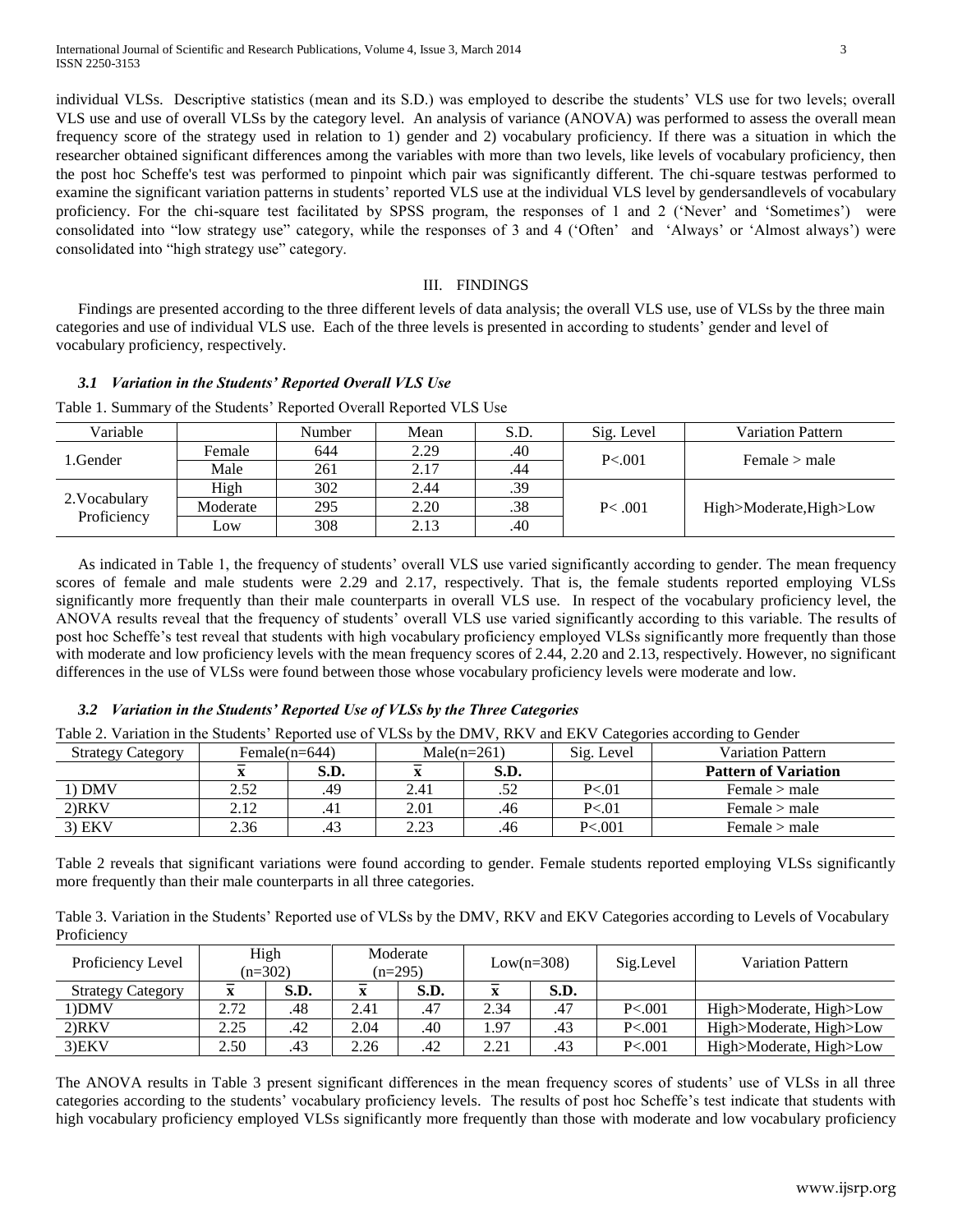levels in DMV, RKV and EKV categories. However, no significant differences in the use of VLSs were found between those with moderate and low vocabulary proficiency levels in all three categories.

# *3.3 Variation in the Students' Reported Use of Individual VLSs*

Table 4. Variation in the Students" Reported Use of Individual VLSs according to Gender

| <b>Individual VLS use</b>                                                                                                                                                       |             | $%$ of high use (3 or 4) | Observed $x$      |
|---------------------------------------------------------------------------------------------------------------------------------------------------------------------------------|-------------|--------------------------|-------------------|
| Used more by female (12 VLSs)                                                                                                                                                   | Female      | <b>Male</b>              |                   |
| <b>1.EKV7</b> Attending classes of every module regularly to expand knowledge<br>of vocabulary items                                                                            | 81.2        | 74.3                     | $x^2 = 5.34*$     |
| 2.DMV5 Using a dictionary to discover the meaning or other aspects of<br>vocabulary items                                                                                       | 70.7        | 49.0                     | $x^2 = 37.84$ *** |
| <b>3.EKV13</b> Singing or listening to English songs to expand knowledge of<br>vocabulary items                                                                                 | 64.3        | 55.2                     | $x^2 = 6.53*$     |
| 4.DMV6. Asking friends to discover the meaning or other aspects of<br>vocabulary items                                                                                          | 55.2        | 47.5                     | $x^2 = 4.69*$     |
| <b>5.EKV15</b> Practicing vocabulary translation from Thai into English and vice<br>versa to expand knowledge of vocabulary items                                               | 50.2        | 42.1                     | $x^2 = 4.78*$     |
| 6.RKV 8 Associating pictures to vocabulary items to retain knowledge of<br>newly-learned vocabulary items                                                                       | 45.2        | 36.8                     | $x^2 = 5.36*$     |
| 7.DMV7 Asking teachers to discover the meaning or other aspects of<br>vocabulary items                                                                                          | 42.1        | 34.9                     | $x^2 = 4.03*$     |
| 8.EKV4 Studying vocabulary section in one's textbook to expand knowledge<br>of vocabulary items                                                                                 | 39.0        | 29.5                     | $x^2 = 7.21**$    |
| <b>9.EKV10</b> Watching English programme channels or listening to English<br>radio programmes to expand knowledge of vocabulary items                                          | 37.7        | 29.5                     | $x^2 = 5.51*$     |
| 10.EKV11 Surfing the Internet especially the websites for vocabulary<br>learning to expand knowledge of vocabulary items                                                        | 37.0        | 24.5                     | $x^2 = 12.92$ *** |
| 11.EKV 6 Doing extra English exercises or tests from different sources, such<br>as texts, magazines, internets, etc. to expand knowledge of vocabulary items                    | 32.9        | 24.1                     | $x^2 = 6.77**$    |
| 12.RKV 14 Recording the words/phrases one is learning and playing them<br>to oneself whenever one has some spare time to retain knowledge of newly-<br>learned vocabulary items | 18.6        | 8.8                      | $x^2 = 13.47***$  |
|                                                                                                                                                                                 |             |                          |                   |
| Used more by male (1 VLS)                                                                                                                                                       | <b>Male</b> | <b>Female</b>            |                   |
| <b>1.RKV 4</b> Looking at real objects and associating them with vocabulary items<br>to retain knowledge of newly-learned vocabulary items                                      | 32.2        | 24.1                     | $x^2 = 6.29*$     |

## **Note :** \*P<.05, \*\* P<.01, \*\*\* P<.001

Table 4 reveals that a greater percentage of female students reported significantly higher use of 12 VLSs than their male counterparts. Meanwhile, a greater percentage of male students reported significantly higher use of 1 VLS than their female counterparts. It is *'Looking at real objects and associating them with vocabulary items to retain knowledge of newly-learned vocabulary items'* (RKV 4).Among the 13 VLSs of which significant differences were found according to gender, 2 VLSs were reported high frequency of use by more than 50 percent of the female and male students. These include*'Attending classes of every module regularly to expand knowledge of vocabulary items'*(EKV7), (DMV 5) and *'Singing or listening to English songs to expand knowledge of vocabulary items'*(EKV13).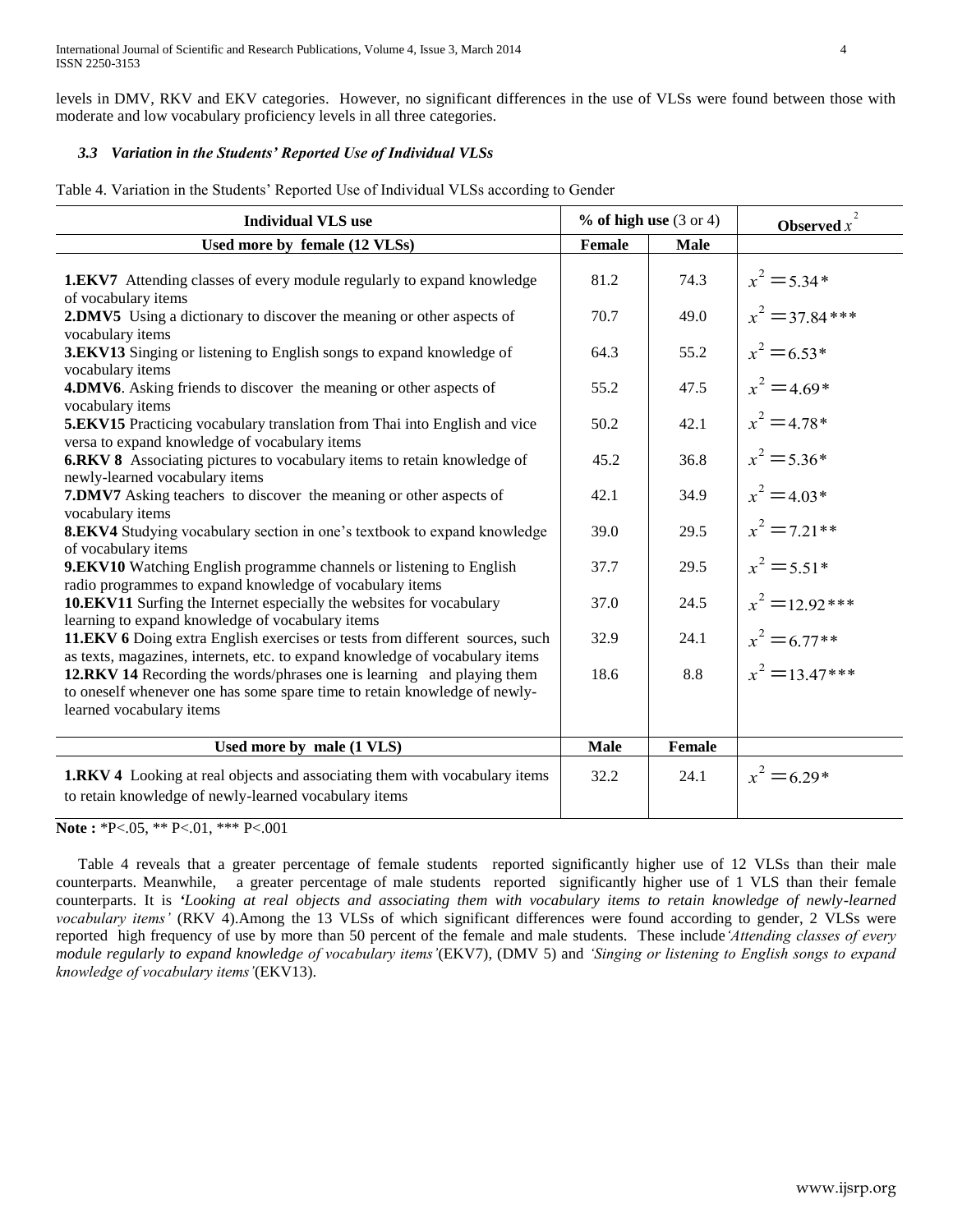# *3.4 Variation in the Students' Reported Use of Individual VLSs*

Table 5. Variation in the Students" Reported Use of Individual VLSs according to Levels of Vocabulary Proficiency

| Individual VLS use                                                                                                                                                                                                  |      | % of high use $(3$ or 4) | $\overline{2}$<br>Observed $x$ |                                    |
|---------------------------------------------------------------------------------------------------------------------------------------------------------------------------------------------------------------------|------|--------------------------|--------------------------------|------------------------------------|
| Used more by Hi>Mo>Lo<br>(Positive 27 VLSs)                                                                                                                                                                         | Hi   | Mo                       | Lo                             |                                    |
| <b>1.EKV 7</b> Attending classes of every module regularly to expand knowledge of                                                                                                                                   | 87.4 | 77.3                     | 73.1                           | $x^2$ =20.21***                    |
| vocabulary items<br>2.DMV5 Using a dictionary to discover the meaning or other aspects of                                                                                                                           | 76.2 | 62.4                     | 54.9                           | $x^2$ =30.95***                    |
| vocabulary items<br>3.EKV13 Singing or listening to English songs to expand knowledge of                                                                                                                            | 76.2 | 56.5                     | 52.3                           | $x^2$ =41.53***                    |
| vocabulary items<br>4.DMV 4 Surfing the Internet to discover the meaning or other aspects of                                                                                                                        | 74.5 | 54.6                     | 50.6                           | $x^2$ =41.26***                    |
| vocabulary items<br><b>5.EKV 12</b> Watching an English-speaking film with subtitles to expand                                                                                                                      | 69.9 | 48.4                     | 45.8                           | $x^2$ =42.07***                    |
| knowledge of vocabulary items<br><b>6.DMV 6</b> Asking friends to discover the meaning or other aspects of vocabulary                                                                                               | 66.2 | 49.5                     | 43.8                           | $x^2$ =33.06***                    |
| items<br>7.EKV 15 Practicing vocabulary translation from Thai into English and vice                                                                                                                                 | 61.9 | 42.7                     | 39.0                           | $x^2$ =36.83***                    |
| versa to expand knowledge of vocabulary items<br><b>8.DMV 2</b> Guessing the meaning from contexts, such as a single vocabulary,                                                                                    | 58.3 | 32.9                     | 27.9                           | $x^2$ =67.14***                    |
| grammatical structure of a sentence to discover the meaning of vocabulary items<br><b>9.EKV 3</b> Studying vocabulary items from advertisements, public relations,                                                  | 57.9 | 47.5                     | 45.5                           | $x^2$ =10.91**                     |
| notices, traffic signs, etc. to expand knowledge of vocabulary items<br><b>10.DMV 3</b> Guessing the meaning from contexts, such as pronunciation and real<br>situation to discover the meaning of vocabulary items | 55.6 | 37.3                     | 33.4                           | $x^2$ =34.95***                    |
| 11.RKV 8 Associating pictures to vocabulary items to retain knowledge of newly-<br>learned vocabulary items                                                                                                         | 52.6 | 39.7                     | 36.0                           | $x^2$ =18.1***                     |
| 12.EKV 10 Watching English programme channels or listening to English radio                                                                                                                                         | 48.0 | 29.2                     | 28.9                           | $x^2$ =31.76***                    |
| programmesto expand knowledge of vocabulary items<br>13.EKV 4 Studying vocabulary section in one's textbook to expand knowledge of                                                                                  | 47.7 | 32.2                     | 28.9                           | $x^2$ =26.38***                    |
| vocabulary items<br>14.RKV 7 Connecting newly-learned vocabulary items to one's previous learning                                                                                                                   | 45.7 | 26.1                     | 20.5                           | $x^2$ =50.03***                    |
| experience to retain knowledge of newly-learned vocabulary items<br><b>15.RKV 9</b> Associating the target word in English with a word that sounds similar                                                          | 45.7 | 34.2                     | 29.2                           | $x^2$ =18.73***                    |
| in Thai language to retain knowledge of newly-learned vocabulary items<br>16.RKV 5 Using new words in writing                                                                                                       | 43.4 | 20.3                     | 19.8                           | $x^2$ =54.45***<br>$x^2$ =35.86*** |
| 17. RKV 6 Associating newly-learned vocabulary items with previously-learned<br>ones to retain knowledge of newly-learned vocabulary items                                                                          | 41.1 | 22.7                     | 21.4                           | $x^2$ =61.24 ***                   |
| 18. RKV 12 Using vocabulary items to converse with teachers of English or<br>native speakers of English to retain knowledge of newly-learned vocabulary items                                                       | 38.1 | 16.6                     | 13.6                           | $x^2$ =19.76***                    |
| 19. DMV 8 Asking other people or native speakers of English to discover the<br>meaning or other aspects of vocabulary items                                                                                         | 36.4 | 23.4                     | 21.8                           | $x^2$ =21.44***                    |
| 20.RKV13 Memorising with or without a word list to retain knowledge of newly-<br>learned vocabulary items                                                                                                           | 36.1 | 22.4                     | 21.1                           | $x^2$ =21.12***                    |
| 21. EKV2 Reading different types of different English printed material e.g.<br>leaflets, brochures, textbooks, or newspapers                                                                                        | 35.4 | 21.4                     | 21.1                           |                                    |
| 22 RKV 11 Using vocabulary items to converse with friends to retain knowledge<br>of newly-learned vocabulary items                                                                                                  | 34.4 | 24.1                     | 16.9                           | $x^2$ =25.25***                    |
| 23. EKV1 Playing English games, such as scrabble, crossword puzzles to expand<br>knowledge of vocabulary items                                                                                                      | 33.8 | 21.4                     | 20.5                           | $x^2$ =17.78***                    |
| 24. RKV 10 Reviewing previous English lessons to retain knowledge of newly-<br>learned vocabulary items                                                                                                             | 30.8 | 21.4                     | 20.1                           | $x^2$ = 11.27**                    |
| 25. RKV 1 Saying or writing the word with its meaning repeatedly to retain<br>knowledge of newly-learned vocabulary items                                                                                           | 24.5 | 13.2                     | 7.5                            | $x^2$ =35.78 ***                   |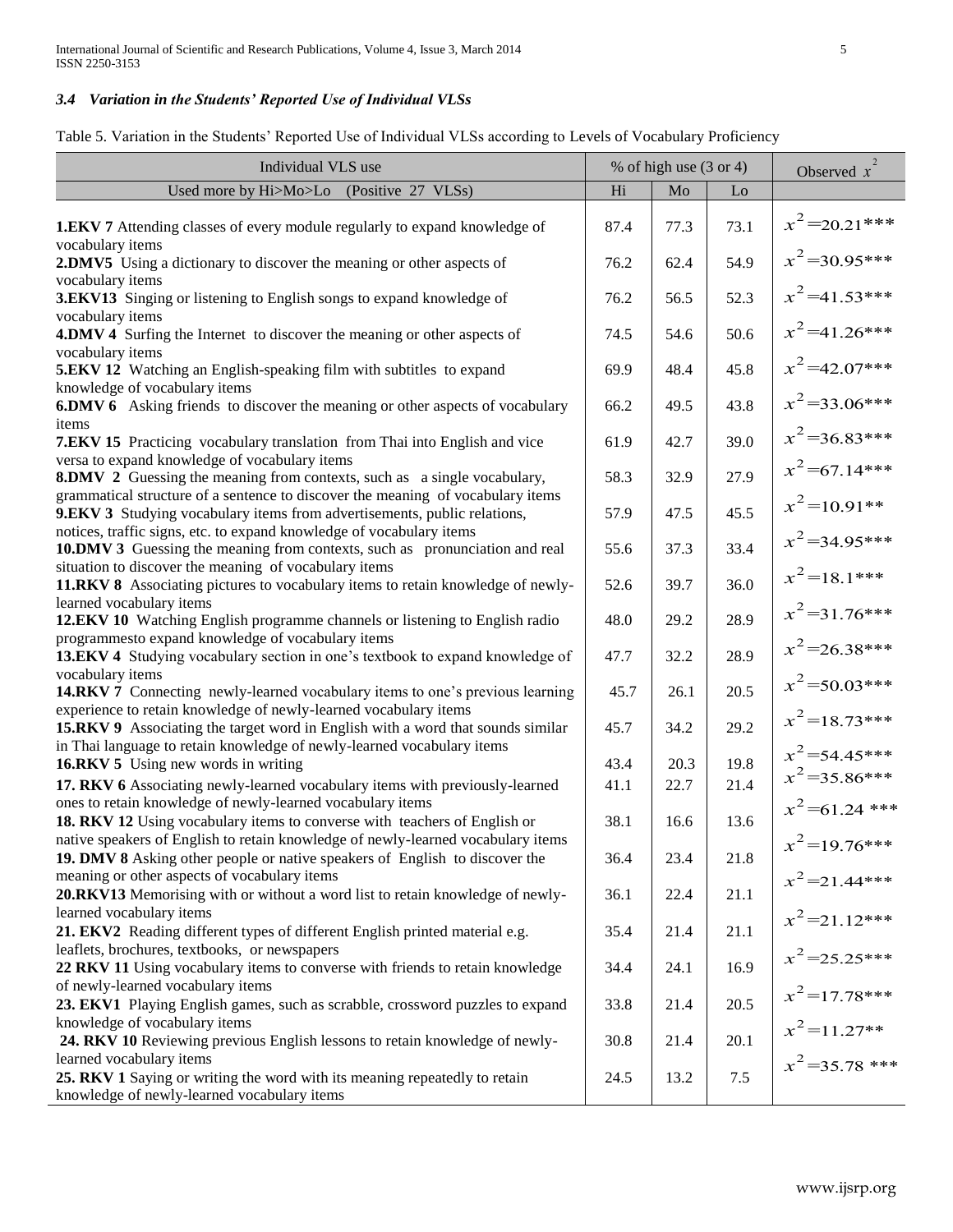Table 5. Variation in the Students" Reported Use of Individual VLSs according to Levels of Vocabulary Proficiency (cont)

| Individual VLS use                                                                                                                                                                                   |      | % of high use $(3 \text{ or } 4)$ | Observed $x$ |                                    |
|------------------------------------------------------------------------------------------------------------------------------------------------------------------------------------------------------|------|-----------------------------------|--------------|------------------------------------|
| Used more by Hi>Mo>Lo (Positive 27 VLSs)                                                                                                                                                             | Hi   | Mo                                | Lo           |                                    |
| 26. RKV 17 Grouping words together according to the similarity of meanings,<br>pronunciation, spelling or any other aspects that can link the words to be                                            | 24.2 | 13.9                              | 13.0         | $x^2$ =16.52***                    |
| grouped together to retain knowledge of newly-learned vocabulary items<br>27. RKV 2 Saying vocabulary items in rhymes to retain knowledge of newly-<br>learned vocabulary items                      | 15.2 | 10.5                              | 8.8          | $x^2$ =6.68*                       |
| Mixed : Used more by Hi>Low>Mo (9 VLSs)                                                                                                                                                              | Hi   | Lo                                | Mo           |                                    |
| <b>1.DMV 1</b> Guessing the meaning by analysing the structure of words (prefixes,<br>roots and suffixes) to discover the meaning of vocabulary items                                                | 52.0 | 32.1                              | 28.8         | $x^2$ =40.22***                    |
| 2.DMV 7 Asking teachers to discover the meaning or other aspects of<br>vocabulary items                                                                                                              | 46.4 | 38.6                              | 34.9         | $x^2 = 8.50*$                      |
| <b>3.EKV 8</b> Learning words through literature, poems and traditional culture to<br>expand knowledge of vocabulary items                                                                           | 42.4 | 19.5                              | 17.6         | $x^2$ =58.81***                    |
| <b>4.EKV11</b> Surfing the Internet, especially the websites for vocabulary learning to                                                                                                              | 39.1 | 32.1                              | 28.8         | $x^2$ = 7.38*                      |
| expand knowledge of vocabulary items<br><b>5.EKV 6</b> Doing extra English exercises or tests from different sources, such as                                                                        | 38.7 | 27.9                              | 24.4         | $x^2$ =15.84***                    |
| texts, magazines, internets, etc. to expand knowledge of vocabulary items<br>6.EKV14 Listening to English lectures, presentation, or English conversation to<br>expand knowledge of vocabulary items | 37.1 | 21.4                              | 20.0         | $x^2$ =28.01***<br>$x^2$ =24.28*** |
| <b>7.RKV4</b> Looking at the real objects and associating them with vocabulary items<br>to retain knowledge of newly-learned vocabulary items                                                        | 36.4 | 23.1                              | 19.7         | $x^2 = 8.95*$                      |
| <b>8.RKV 14</b> Recording the words/phrases one is learning and playing them to<br>oneself whenever one has some spare time to retain knowledge of newly-learned                                     | 20.9 | 14.0                              | 12.5         | $x^2$ =20.52***                    |
| vocabulary items<br><b>9.EKV 9</b> Taking an extra job or getting trained by the companies where one can<br>use English, such as tour offices, hotels, etc.                                          | 19.2 | 9.4                               | 8.1          |                                    |

**Note :** \*P<.05, \*\* P<.01, \*\*\* P<.001

The chi-square results in Table 5 reveal that the significant variations in students" use of 36 individual VLSs which were found according to vocabulary proficiency level can be presented into two main patterns of variation: 27 VLSs as 'positive' and 9 VLSs as 'mixed'.

The first variation is positive or 'Hi>Mo>Lo'. This pattern indicates that a greater percentage of students with high vocabulary proficiency reported significantly higher use of 27 VLSs than those with moderate and low vocabulary proficiency levels. Among 27VLSs of which significance differences were found, 11 VLSs were used to retain knowledge of newly-learned vocabulary items (RKV), 9 VLSs were used to expand knowledge of vocabulary (EKV) and 7 VLSs were used to discover the meaning or other aspects of new vocabulary items (DMV). Of the 27 VLSs with significant differences as positive variation pattern, 4 VLSs were reported with the high frequency of use by more than 50 percent of students with high, moderate and low vocabulary proficiency levels. They were *'Attending classes of every module regularly to expand knowledge of vocabulary items'*(EKV 7)*,'Using a dictionary to discover the meaning or other aspects of vocabulary items'* (DMV 5),"*Singing or listening to English songs to expand knowledge of vocabulary items'*(EKV 13)and *'Surfing the Internet to discover the meaning or other aspects of vocabulary items'*(DMV 4).

The second variation pattern is mixed or 'Hi $>$ Lo $>$ Mo'. This pattern indicates that a greater percentage of students with high vocabulary proficiency reported significantly higher use of 9 VLSsthan those with low and moderate vocabulary proficiency levels. Among 9 VLSs of which significance differences were found, 5 VLSs were used to expand knowledge of vocabulary items (EKV), 2 VLSs were used to retain knowledge of vocabulary (RKV) and the other 2 VLSs were used to discover the meaning or other aspects of new vocabulary items (DMV).

#### IV.DISCUSSIONS

#### *Use of VLSs and Gender*

In the context outside Thailand, gender differences have been taken into consideration to study in relation to students" VLS Use. Many previous research studies found the relationship between students" gender and their VLS use (Gu, 2002; Catalan, 2003; Marttinen, 2008; Si-xiang, 2009; Zhi-lang, 2010; Cengizhan, 2011 and Alhaysony 2012). In the Thai context, gender differences have received little attention as a factor that might affect students" VLS use. In the present study, students" gender is one of the key factors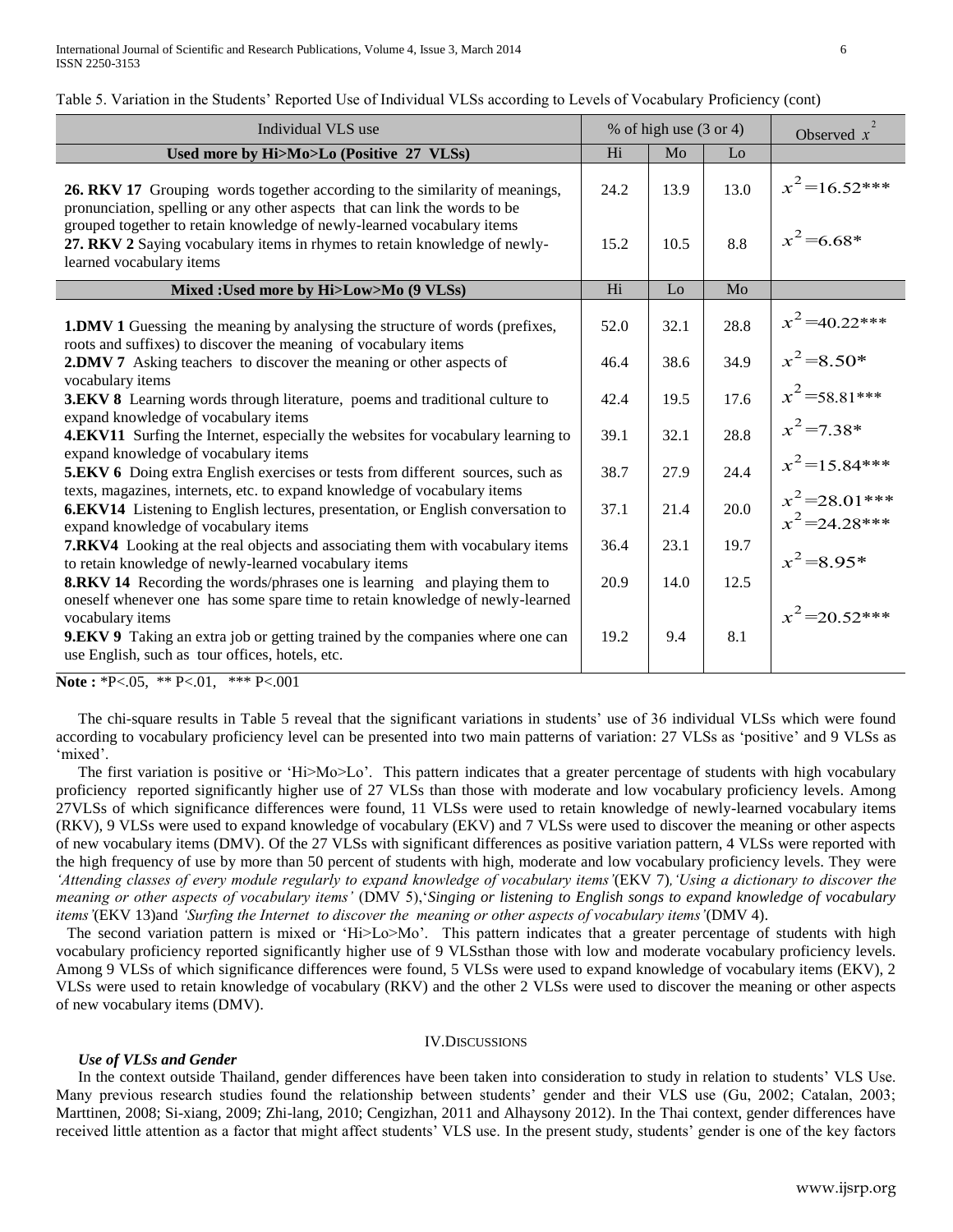that is shown to have affected students" VLS use. The findings reveal that female students employed VLSs significantly more frequently than their male counterparts in overall VLS use, the three main categories and the individual strategy level. The findings are consistent with Siriwan (2007) who discovered that female students in Thailand employed VLSs with greater frequency than their male counterparts.

The first possible explanation can be made based upon the innate characteristics of female and male brains. Females and males are of equal intelligence; however, they are likely to operate differently as they seem to use different parts of their brains to encode memories, sense emotions, solve problems and make decisions (Zaidi, 2010). According to Zaidi (2010), certain characteristics in the brain play important roles in female and male learning processes and language development. Regarding the regions of the brain that play important roles in visual processing and storing language and personal memories, apart from being bigger in volume, the frontal and the temporal areas of the cortex are more precisely organised in female"s brain. This contributes their better language learning and predisposes female students as a whole to be more strategic vocabulary learners than their male counterparts.

Another possible explanation might be attributable to the female and male cognitions. Males and females have different cognitive profiles (Baron-Cohen, Knickmeyer, and Belmonte, 2005). Concerning a visual link to learning, male learners tend to rely more on pictures and moving objects for word connections than female learners (Gurain, 2006). One VLS which is directly related to visual connections is, *'Looking at real objects and associating them with vocabulary items to retain knowledge of newly-learned vocabulary item'* (RKV 4). Not surprisingly, it was found in the present study that male students reported employing this VLS significantly more frequently than their female counterparts. On the other hand, females were found to be better than the males in verbal skill (Baron-Cohen et al.,2005) Some VLS items in the VLS questionnaire rely on the students" verbal skill, such as *'Saying or writing the word with its meaning repeatedly, 'Saying vocabulary items in rhymes, 'Singing or listening to English songs'.* The better verbal skill in female than male students which is used in vocabulary learning may explain why females employed a greater variety and a higher frequency of VLSs than their male counterparts.

A popular belief is that females are better L2 learners than males. If so, it probably resulted from the development of more effective social interaction skills and strategies in female than male students (Hall, 2011)*.* The VLS, "*Asking teachers to discover the meaning or other aspects of vocabulary items'* was employed significantly more frequently by female students than their male counterparts at individual strategy level. There are other strategies that rely on the students" social interaction skill, such as *'Using vocabulary items to converse with friends', Using vocabulary items to converse with teachers of English or native speakers of English', 'Asking other people or native speakers of English for the meanings or other aspects of vocabulary item's'.* The more effective social interaction skills and strategies in female than males could be another possible explanatory factor for the observation that females employed more variety and at a greater frequency of VLSs than their male counterparts.

More possible explanation for the significant differences that were found is the linkage between gender difference and learning style. Learning styles may result from personal disposition, choice, previous learning experience and are not wholly innate and not completely fixed (Hall, 2011). Females show a higher preference for auditory learning styles (Sabeh et al., 2011). Males are likely to learn less by listening. Many VLSs in the present study rely on aural skills, such as *'Watching English programme channels or listening to English radio programmes*", *'Watching an English-speaking film with subtitles','Recording the words/phrases one is learning and playing them to oneself whenever one have some spare time', 'Listening to English lectures, presentation, or English conversation'.* Auditory-oriented learning style preferred by female studentsmight be the explanatory factor that contributes the more variety and greater frequency of VLSs that are used.

We might say that VLSs play a significant role in assisting students to develop vocabulary skills and gender differences are obviously connected to the differences between male and female use of VLSs. English language teachers need to understand and be aware of the differences between female and male VLS use and their unique development in vocabulary learning processes. For example, male students might not be able to gain greater benefits from vocabulary learning processes that require verbal repetition, cooperative learning, oral and aural practices as much as female students. However, practice with visual connections needs to be introduced and supplemented for male students as they seem to respond better with this learning process.

## *Use of VLSs and Vocabulary Proficiency*

Vocabulary knowledge has received attention by previous researchers as a factor influencing students" VLS use. Considerable research works support the link between students" vocabulary knowledge and their VLS use. (Siriwan, 2007; Lachini, 2008; Hamzah, Kafipour and Abdullah, 2009; Kafipour, Yazdi, Soori and Shokrpour, 2011; Waldvogel, 2011; and Tilfarlioglu and Bozgeyik, 2012). The findings of these previous studies have revealed the differences in VLS use between students with high and low vocabulary knowledge. The findings of the present study are consistent with the previous research works mentioned above in that students with high and low vocabulary knowledge reported employing VLSs differently. The possible factors are discussed below;

The first possible explanation is that the students who already have a high vocabulary proficiency are presumably more motivated. According to Ushioda (2008), good language learners are motivated. Motivation is dealing with "what moves a person to make certain choices, to engage in action, and to persist in action" (p.19). In the present study, a greater percentage of students with high vocabulary proficiency reported high use of 36 VLSs than those with moderate and low vocabulary proficiency. This implies that high vocabulary proficiency students are likely to have personal motivation that drives them to engage in actions or behaviors regarding vocabulary learning and persist in these actions or behaviors more frequently. Students" motivation has also been found to be positively correlated with their VLS use (Fu, 2003; Marttinen, 2008). Motivation is considered one of the three essential variables on which good language learning depends (Rubin, 1975). In the present study personal motivation is assumed to be one of the factors that drive high vocabulary proficiency students to employ VLSs significantly different from moderate and low vocabulary proficiency ones.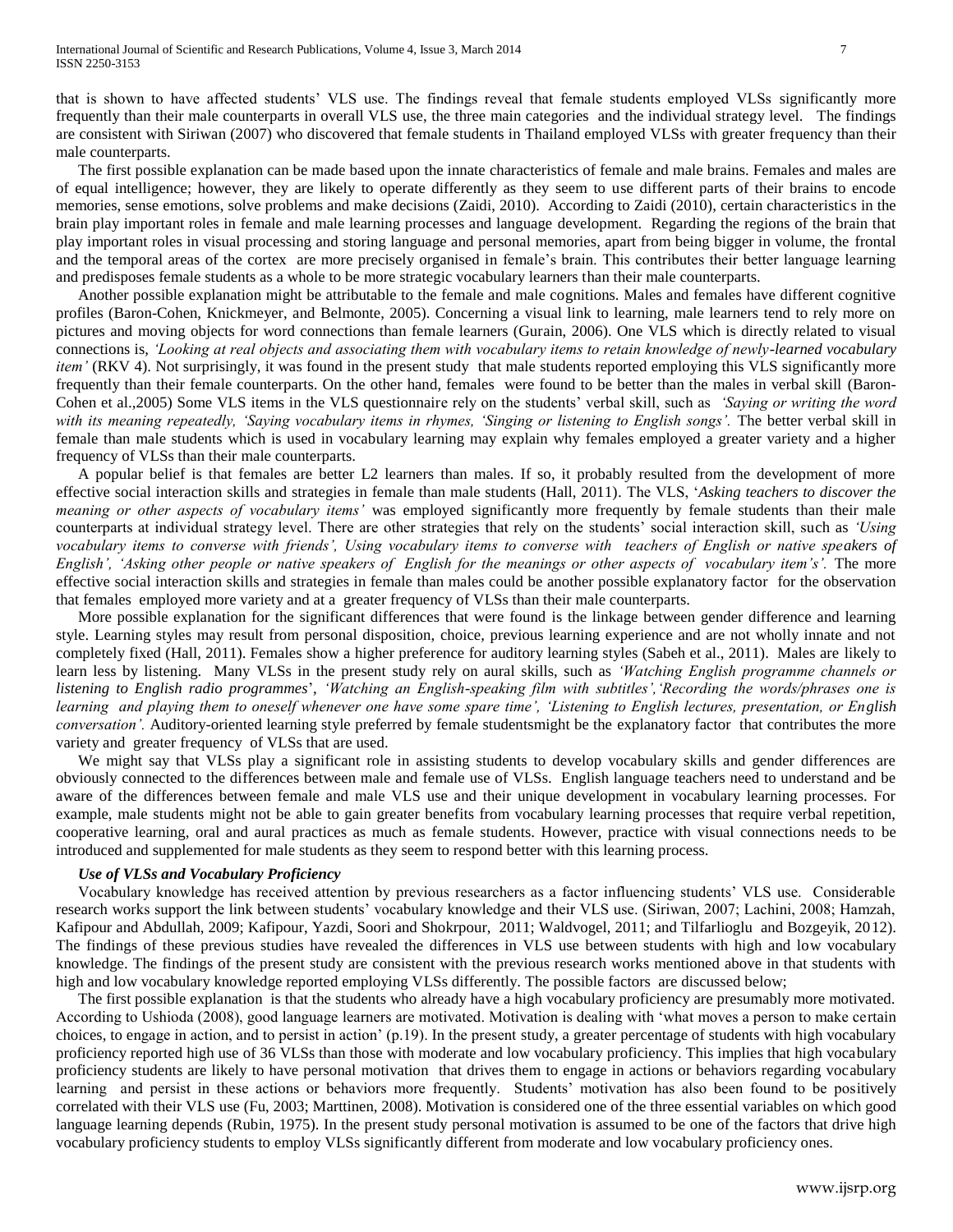Another possible explanation for the higher use of VLSs by students in high-proficiency group is their learning style. "Learning styles are moderately strong habits rather than intractable biological attributes, and thus they can be modified and extended" (Reid, 1987, p.10). Chapelle and Roberts (1986) point out that good language learners are flexible to adapt their learning style to the needs of a given situation or task, while less successful language learners are less likely to adapt when specific need arises and more likely to persist with a particular style. It can be clearly seen by the VLS use at the individual VLS level that students with high vocabulary proficiency seem to be more adaptive in employing techniques or strategies to deal vocabulary items than those with moderate and low vocabulary proficiency levels.

More possible explanation is the high awareness of vocabulary learning of students in a high-proficiency group. When taking a closer look at the individual VLS level, it was found that a greater percentage of students with high vocabulary proficiency than those with moderate and low vocabulary proficiency levels try to put themselves in an environment where they can learn vocabulary items, such as *'Playing English games, such as scrabble, crossword puzzles to expand knowledge of vocabulary items'* (EKV1), *'Using vocabulary items to converse with teacher of English or native speakers to retain knowledge of newly-learn vocabulary items'* (RKV 12), and "*Taking an extra job or getting trained by the company where one can use English to expand knowledge of vocabulary item'* (EKV 9). Moreover, the high-proficiency studentss try to make use of the resources, including human and material resources to help facilitate their vocabulary learning. It can be seen that a greater percentage of students with high vocabulary proficiency level than those with moderate and low vocabulary proficiency levels reported significantly higher use of the VLSs, for examples, *'Asking friends to discover the meaning or other aspects of vocabulary items*" (DMV6), "*Asking teachers to discover the meaning or other aspects of vocabulary items*" (DM6), *and 'Surfing the Internet to discover the meaning or other aspects of vocabulary items* (DMV4). The high awareness of vocabulary learning in high-vocabulary proficiency students might provoke their high frequency and a variety of VLSs that are used.

#### V.CONCLUSIONS AND IMPLICATIONS

The present study examined the VLSs employed by Thai-tertiary level students.It was found that gendersaffected the students' three levels of VLSs use. The results may shed some lights in terms of gender that gender-based VLS strategy training should be taken into consideration. English language teachers should supplement instructions to their male students with strategies dealing with picture-reliance, visual connectionsas they respond well with these learning skills. The female students should be encouraged to use VLSs that make full use of oral, aural and social skills as they have high possibility of success in learning with these skills. In terms of vocabulary proficiency, it was found that levels of vocabulary proficiency affected the students" three levels of VLS use. The highproficiency group reported employing VLSs significantly more frequently than the moderate and low-groups. The two latter groups should be encouraged to beaware of how VLSs can help them increase their vocabulary, moreover,they should be motivated to make use of the resources including human and material resources to help facilitate their vocabulary learning. In addition, they should be introduced to be more adaptivewhen dealing with the vocabulary items.

#### **REFERENCES**

- [1] Alhaysony, M. (2012). Vocabulary discovery strategy used by Saudi EFL Students in an intensive English language learning context. *International Journal ofLinguistics,* 4(2), 518-535.
- [2] Baba, K. (2009).Aspects of lexical proficiency in writing summaries in a foreign language. *Second Language Writing***,** 18, 191-208.
- [3] Baron-Cohen, S., Knickmeyer, R.C. & Belmonte, M.K. (2005). Sex differences in the brain: implications for explaining autism. *Science*, 310, 819–23.
- [4] Benson, P. & Lor, W. (1999). Conceptions of language and language learning. *System*, 27, 459-472.
- [5] Bintz, P. W. (2011). *Teaching Vocabulary across the Curriculum*. Available
- [:http://www.littoolkit.pbworks.com/f/Middle%20School%20Vocabulary%20Strategies.pdf](http://www.littoolkit.pbworks.com/f/Middle%20School%20Vocabulary%20Strategies.pdf)
- [6] Castillo, E. S. (1990). Validation of the RELC Test of Proficiency in English for Academic Purposes. *RELC Journal*, 21(2), 70-85.
- [7] Cengizhan, L. (2011). Vocabulary learning strategies : A case of Edirne Anatolian high school**.** *Procedia Social and Behavioral Sciences*, 15, 1870-1874.
- [8] Chapelle, C. and Roberts, C. (1986). Ambiguity tolerance and field independence as predictors of proficiency in English as a second language. *Language Learning,* 36, 27-45.
- [9] Daniels, H., & Zemelman, S. (2004). *Subjects Matter: Every Teacher's Guide to Content-Area Reading*. Portsmouth, NH: Heinemann.
- [10] Fan, M. Y. (2003). Frequency of use, perceived usefulness, and actual usefulness of second language vocabulary strategies : A study of Hong Kong learners**.** *The Modern Language Journal***,** 87(2), 222-241
- [11] Fraenkel, J. R. & Wallen, N. E. (2000). *How to Design and Evaluate Research in Education*. London : Mcgraw Hill.
- [12] Fu, Y. (2003). *Motivation and Vocabulary Learning Strategies*. Unpublished Master Thesis, Southwest Jiaotong University, Chengdu, P.R. China.
- [13] Ghazal, L. (2010) Learning vocabulary in EFL contexts through vocabulary learning strategies. *Novitas-Royal*, 1(2), 84-91.
- [14] Gu, P. Y. (2002). Gender, academic major, and vocabulary learning strategies of Chinese EFL learners. *RELC Journal*. 33 (1): 35-54.
- [15] Gurain, M. (2006). Learning and gender : By paying attention to the differences between boys and girls, schools can gain new perspectives on teaching all children. *American School Board Journal*, 19-22.
- [16] Hall, G. (2011). *Exploring English Language Teaching Language in Action*. NewYork: Routledge Hall.
- [17] Hamzah, M. S. G., Kafipour, R. and Abdullah, S. K. (2009). Vocabulary Learning Strategies of Iranian Undergraduate EFL Students and Its Relation to Their Vocabulary Size. *European Journal of Social Sciences*, 1(1), 39-50.
- [18] Harmon, J. M., Wood, K. D. & Kiser, K. (2009). Promoting vocabulary learning with the interactive world wall. *Middle School Journal*, 40(3), 58-63.